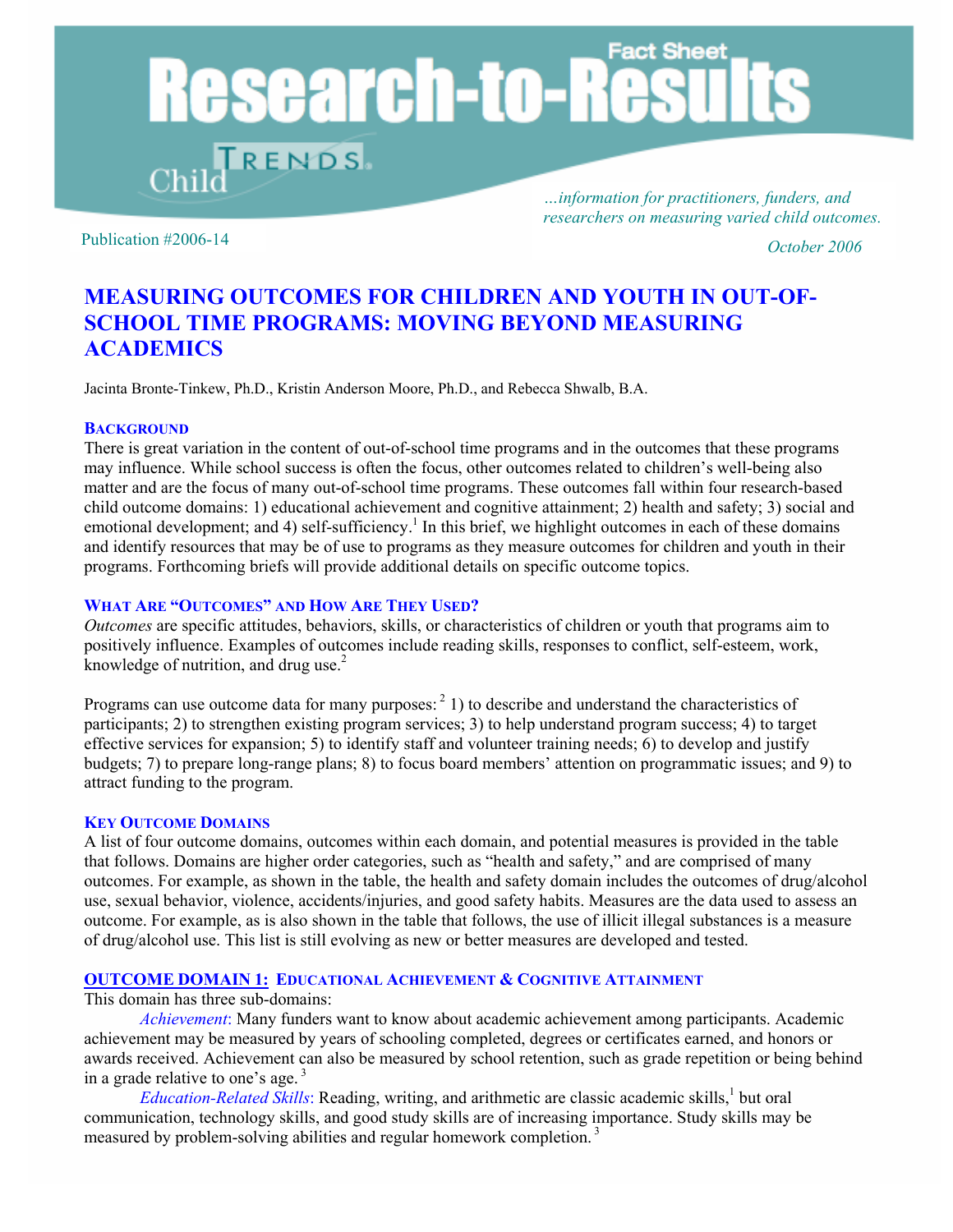*Motivation; Approach to Learning*: Achievement motivation is the desire to succeed in the academic setting.<sup>3</sup> Many programs seek to influence young people's motivation, engagement, and approaches to learning. Programs may measure approaches to learning through educational expectations, academic self-concept (perceived level of ability), curiosity, school engagement, and level of connectedness to one's school.

#### **OUTCOME DOMAIN 2: HEALTH & SAFETY**

#### This domain has three sub-domains:

*Risky Behavior*: A goal of many programs is to decrease young people's participation in risky behaviors that endanger their health or safety,<sup>3</sup> such as drug or alcohol use, having early sex or having sex without contraceptives, belonging to a gang or getting into physical fights, and sustaining injuries. Good habits may be measured by wearing a seatbelt, not driving recklessly, and not drinking and driving or riding in a car with a driver who has been drinking.

*Health*: Many programs seek to encourage good physical health among youth. Good health is important for young people's physical, social, and intellectual functioning and can affect their disease risk as adults.<sup>3</sup> Good health may be measured by young people's physical condition as well as the health-related behaviors they practice. Measures of physical health include healthy weight and the absence of sexually transmitted disease. Good health behaviors include having adequate exercise and sleep, a healthy diet, not smoking, good dental hygiene, and regular doctor's visits.

*Mental Health*: Mental health disorders impair young people's ability to function cognitively, socially, and emotionally, which may in turn make it difficult for young people to function independently as adults.<sup>3</sup> Mental health may be measured by the presence of depression, anxiety, anorexia and bulimia, as well as suicidal thoughts and excessive stress. Good mental health is often measured by the absence of these disorders, but can also be measured by positive qualities such as optimism.

#### **OUTCOME DOMAIN 3: SOCIAL & EMOTIONAL DEVELOPMENT**

#### This domain has two sub-domains:

*Social/Community Relationships*: Many programs seek to influence the way young people relate to other individuals and are involved in their communities.<sup>3</sup> Social and community development may be measured by the presence of relationships with parents, other adults, peers, members of the opposite sex, and friends. In addition, social/community behavior includes civic engagement (such as community service), leadership of organizations, cultural sensitivity, caring and compassion, civility, and regard for the environment. Social/community relationships also include risk resistance skills, such as non-violent conflict resolution.

*Emotional/Personal Development*: Emotional and personal development outcomes are important precursors to more long-term outcomes in areas such as education, health, and employment.<sup>3</sup> Many programs attempt to affect emotional and personal development outcomes, measured as the productive use of non-school time, intimacy, trust, adaptability, emotional coping skills, spirituality, motivation to do well, sense of identity, initiative, positive risk-taking, cooperation, and character, which includes such qualities as respect, integrity, and moral reasoning.

#### **OUTCOME DOMAIN 4: SELF-SUFFICIENCY (FOR OLDER YOUTH)**

This domain has two sub-domains:

*Work*: Self-sufficiency is the ability to support oneself and any dependents financially.<sup>3</sup> A goal of many programs is to help youth prepare for or attain employment. Self-sufficiency can be measured by employment status, age-appropriate number of hours worked, work ethic (including promptness and attendance), and disconnectedness (that is, not being in work, school, or the military).

*Family*: In addition to work, self-sufficiency entails acting responsibly in regard to one's family. Many programs seek to encourage such behaviors, including responsible childbearing and management of finances.<sup>3</sup> Responsible childbearing can be measured by not having unwanted/unintended children, supporting one's children, and having regular interaction with one's children. Responsible management of finances can be measured by personal debt and savings behavior.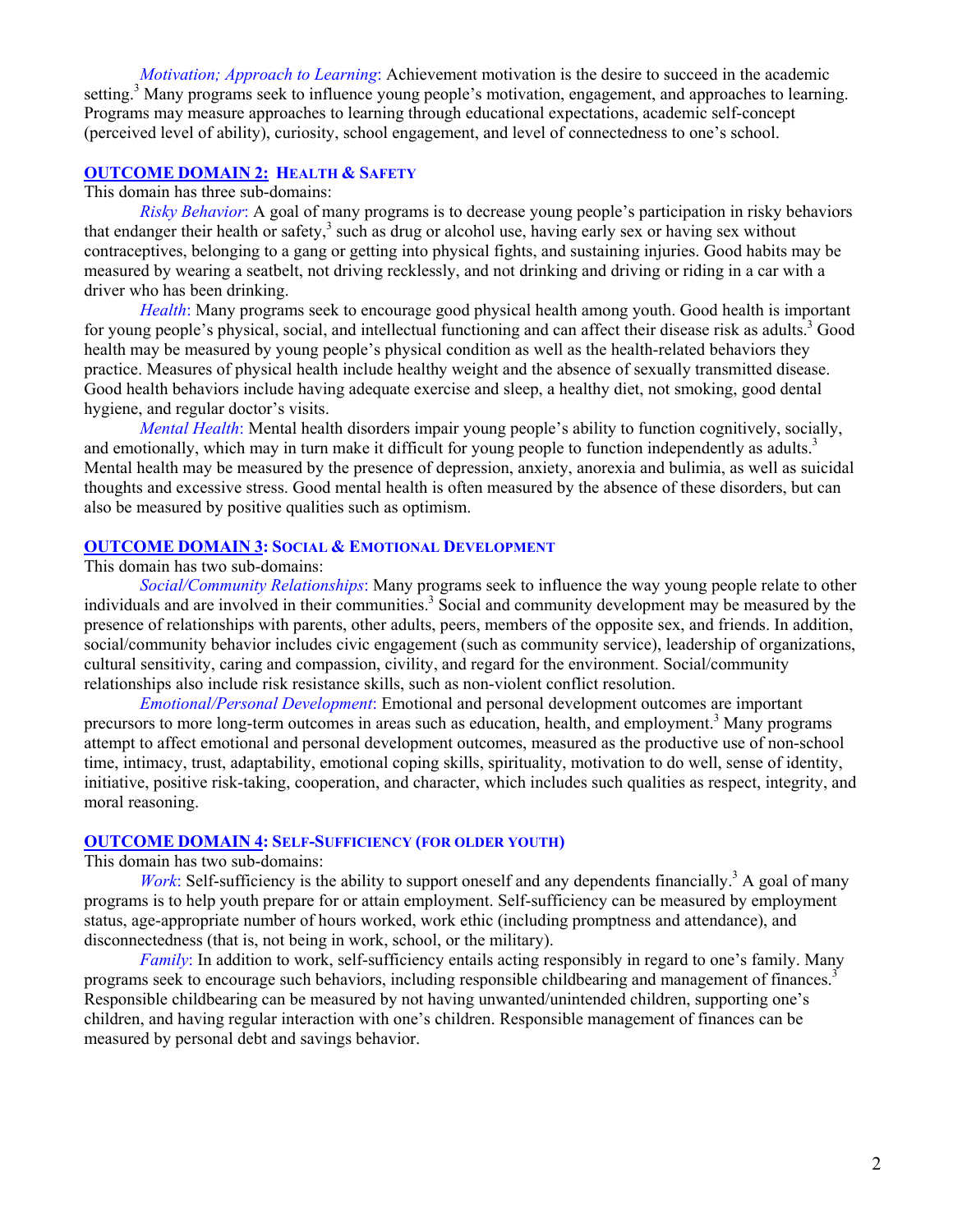#### **NEXT STEPS: MEASURING OUTCOMES FOR CHILDREN AND YOUTH IN YOUR PROGRAM**

The following resources may be useful in measuring outcomes for youth participants in your programs.

- Catalano, R. F., Berglund, M. L., Ryan, J. A. M., Lonczak, H. S., Hawkins, J. D. (1998). *Positive youth development in the United States: Research findings on evaluations of positive youth development programs*. Available online at: **http://aspe.hhs.gov/hsp/PositiveYouthDev99/index.htm.**
- Hair, E. C., Moore, K. A., Hunter, D., & Kaye, J. W. (2001). *Youth outcomes compendium*. Washington, D.C.: Child Trends and the Edna McConnell Clark Foundation. Available online at: **http://www.childtrends.org/files/Compendium\_Phase1\_Intro.pdf.**
- Harvard Family Research Project (2005). *Measurement tools for evaluating out-of-school time programs: An evaluation resource*. Available online at: **http://www.gse.harvard.edu/hfrp/projects/afterschool/resources/snapshot6/.**
- Moore, K.A. and Brown, B.V., with Scarupa, H.J. (2003). *The use (and misuses) of social indicators: Implications for public policy.* Research brief, Publication No. 2003-01. Washington, D.C.: Child Trends. Available online at: **http://www.childtrends.org/Files/SocialIndicatorsRB.pdf**.
- Search Institute (2006). *40 development assets*. Available online at: **http://www.search-institute.org/assets/forty.html.**

 $\mathcal{L}_\text{max}$  and  $\mathcal{L}_\text{max}$  and  $\mathcal{L}_\text{max}$  and  $\mathcal{L}_\text{max}$ 

• United Way of America (1996). *Measuring program outcomes: A practical approach*. Alexandria, VA: United Way of America. Available online at: **http://national.unitedway.org/outcomes/resources/mpo/.** 

SPONSORED BY: The Atlantic Philanthropies © 2006 Child Trends. *May be reprinted with citation.*  ISBN #0-932359-39-6 4301 Connecticut Ave, NW, Suite 350, Washington, DC 20008, www.childtrends.org

<sup>&</sup>lt;sup>1</sup> Moore, K.A., Lippman, L., & Brown, B. (2004). Indicators of child well-being: The promise for positive youth development. *Annals of the American Academy of Political and Social Science, 591*, 125-145. 2

United Way of America (1996). *Measuring Program Outcomes: A Practical Approach*. Alexandria, VA: United Way of America. Available online at http://national.unitedway.org/outcomes/resources/mpo/. <sup>3</sup>

<sup>&</sup>lt;sup>3</sup> Hair, E. C., Moore, K. A., Hunter, D., & Kaye, J. W. (2001). *Youth outcomes compendium*. Washington, D.C.: Child Trends and the Edna McConnell Clark Foundation.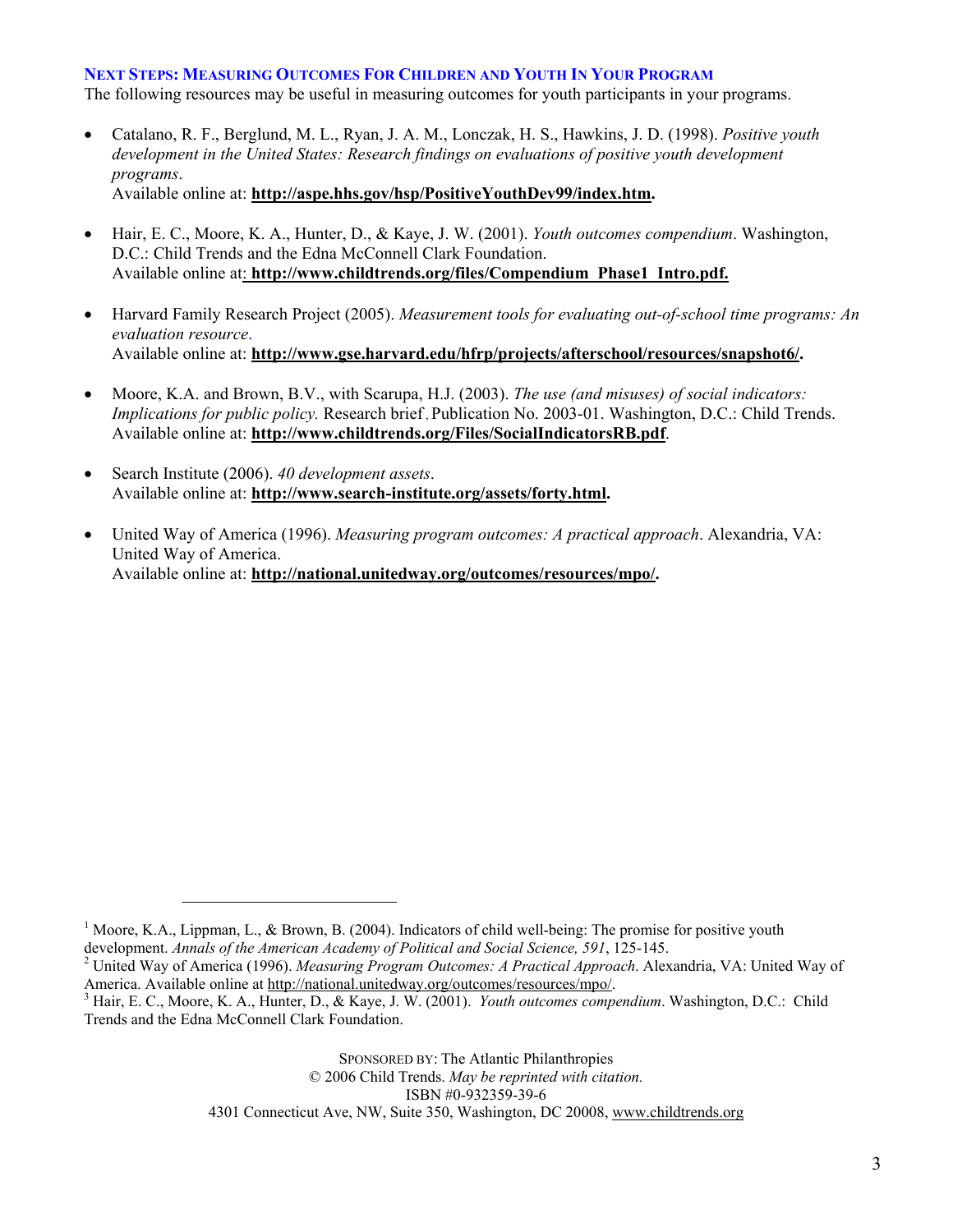### **Outcomes for Children and Youth in Out-of-School Time Programs**

| Domains & Sub-Domains                                                | <b>Outcomes</b>                             | <b>Potential Measures</b>                                                                                                                                                                                                               |
|----------------------------------------------------------------------|---------------------------------------------|-----------------------------------------------------------------------------------------------------------------------------------------------------------------------------------------------------------------------------------------|
| <b>1. EDUCATIONAL ACHIEVEMENT</b><br><b>AND COGNITIVE ATTAINMENT</b> |                                             |                                                                                                                                                                                                                                         |
| <b>Achievement</b>                                                   | <b>Educational attainment</b>               | -Years of formal schooling completed<br>- Credentials/degrees (diploma, GED, BA/BS), licenses, apprenticeships<br>- Receiving honors or awards                                                                                          |
|                                                                      | Repetition                                  | - Grade repetition/behind age in grade                                                                                                                                                                                                  |
| <b>Education Related Skills</b>                                      | Basic cognitive skills                      | - Reading/literacy (test/assessment scores/ grades)<br>- Writing skills (test/assessment scores/ grades)<br>- Mathematical skills (test/assessment scores/ grades)                                                                      |
|                                                                      | Good study skills-<br>executive functioning | - Do homework regularly<br>- Good problem-solving skills<br>- Good study habits                                                                                                                                                         |
|                                                                      | Data collection and<br>analysis skills      | - Test/assessment scores/ grades                                                                                                                                                                                                        |
|                                                                      | Oral communication skills                   | - Test/assessment scores/ grades                                                                                                                                                                                                        |
|                                                                      | Language skills                             | - English proficiency (test/assessment scores/grades)<br>- Foreign language fluency (test/assessment scores/grades)                                                                                                                     |
|                                                                      | Technology skills                           | - Proficiency test scores/grades<br>- Typing speed                                                                                                                                                                                      |
|                                                                      |                                             | - Internet research ability                                                                                                                                                                                                             |
|                                                                      | Arts, dance, music                          | - Knowledge and practice                                                                                                                                                                                                                |
| <b>Motivation; Approach to Learning</b>                              | Achievement motivation                      | - Personally motivated to succeed academically (scale)                                                                                                                                                                                  |
|                                                                      | <b>Educational</b> expectations             | - Degrees or years of school expected                                                                                                                                                                                                   |
|                                                                      | Intellectual/Academic<br>self-concept       | - Academic self-concept scale                                                                                                                                                                                                           |
|                                                                      | Curiosity                                   | $\sim$                                                                                                                                                                                                                                  |
|                                                                      | School engagement                           | - School engagement scale<br>- School attendance                                                                                                                                                                                        |
|                                                                      |                                             | - Values school                                                                                                                                                                                                                         |
| 2. HEALTH AND SAFETY                                                 |                                             |                                                                                                                                                                                                                                         |
| <b>Risky Behavior</b>                                                | Drugs/Alcohol                               | - Does not drink at all or excessively, depending on age<br>- Does not use illegal substances                                                                                                                                           |
|                                                                      | Sexual behavior                             | - Responsible sexual behavior<br>- Contraceptive use<br>- No sexually transmitted diseases                                                                                                                                              |
|                                                                      | Violence                                    | - Belonging to a gang<br>- Getting into physical fights or fights with weapons                                                                                                                                                          |
|                                                                      | Accidents and injuries                      | - Motor vehicle-related injuries or injuries due to a physical fight<br>- Other unintentional injuries, at home or at school (e.g. burns, falls)<br>- Injury due to family violence                                                     |
|                                                                      | Good safety habits                          | - Uses a seatbelt, helmet<br>- Does not drink and drive or ride with someone who has been drinking                                                                                                                                      |
| <b>Health</b>                                                        | Good health and health<br>habits            | - Health status<br>- Adequate exercise<br>- Adequate sleep<br>- Healthy diet<br>- Does not smoke<br>- Dental hygiene<br>- Recent health care exam (not for sickness or injury)<br>- Not obese                                           |
| <b>Mental Health</b>                                                 | Good mental health                          | - Not depressed<br>- Not anxious<br>- Optimistic<br>- Not anorexic or bulimic<br>- Not suicidal<br>- Not stressed                                                                                                                       |
| <b>3. SOCIAL AND EMOTIONAL</b><br><b>DEVELOPMENT</b>                 |                                             |                                                                                                                                                                                                                                         |
| <b>Social/Community Relationships</b>                                | Civic engagement                            | - Civic leadership (participates as leader in community organizations)<br>- Participates in one or more school or community organizations<br>- Donating money to political, religious, or community cause or<br>organization<br>- Votes |